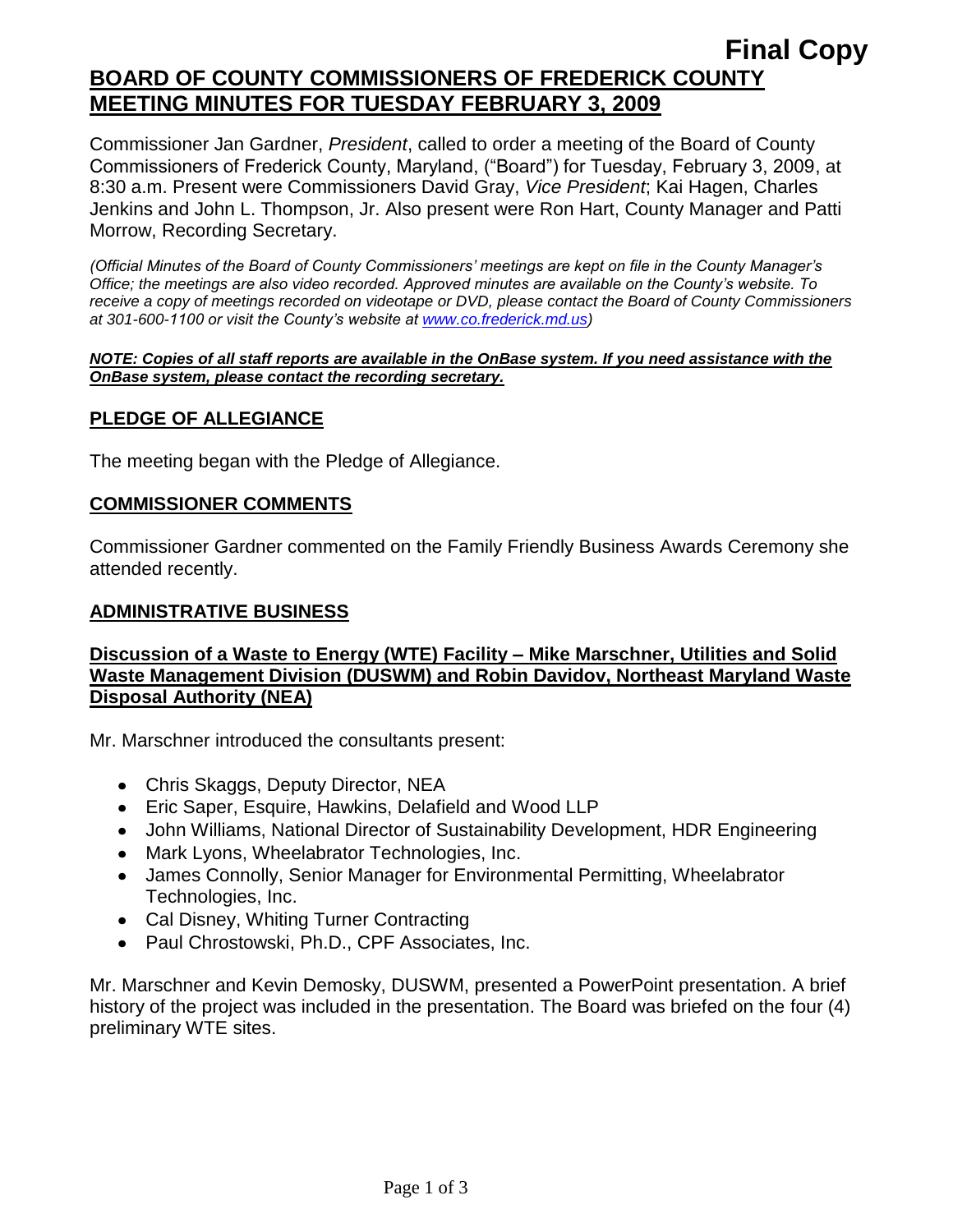# **Final Copy BOARD OF COUNTY COMMISSIONERS OF FREDERICK COUNTY MEETING MINUTES FOR TUESDAY FEBRUARY 3, 2009**

Ms. Davidov reviewed the memorandum of understanding (MOU) for the development of a regional energy recovery facility (WTE). The MOU would tie together Frederick County, Carroll County and the NEA.

Mr. Saper reviewed the final draft service contract for the design, construction and operation of the energy recovery facility between the NEA and Wheelabrator. Mr. Saper indicated the construction period for the WTE facility would be 39 months.

The Board recessed the meeting at 12:15 p.m. for lunch and reconvened at 1:15 p.m.

Mr. Connolly presented the permitting process to the Board.

Mr. Demosky commented on the site plan approval for a proposed WTE facility.

Ms. Davidov reviewed the financial tables with the Board. Mr. Joe Mason, Davenport and Company, LLC, commented regarding debt service and bond ratings.

Dr. Chrostowski spoke on the life cycle issues.

Staff was directed to bring the following items back to the Board during an administrative business meeting to be scheduled for Tuesday, February 17, 2009, at 6:00 p.m.:

- Comparison of emission standards Europe vs. United States;
- History (data) of waste tonnage with tipping fee increases;
- Financial modeling scenarios with additional wastes in the early years expressed as truck loads;
- Adjustments to the Service Benefit Charge (SBC), or tipping fee under the various options and
- Population projections using Maryland Department of Planning (MDP) and its effect on waste generation.

The Board indicated the administrative business meeting would be followed by a public hearing at 7:00 p.m. to hear public comment on the proposed WTE facility.

Commissioner Jenkins moved to take the proposed WTE facility to public hearing on Thursday, February 19, 2009, to discuss two (2) proposed sites – McKinney and Allegheny Power site. Commissioner Gray seconded the motion that passed 4-1 with Commissioner Hagen opposed.

Public comment was heard from Chris Judd.

### **QUESTIONS – PRESS**

None.